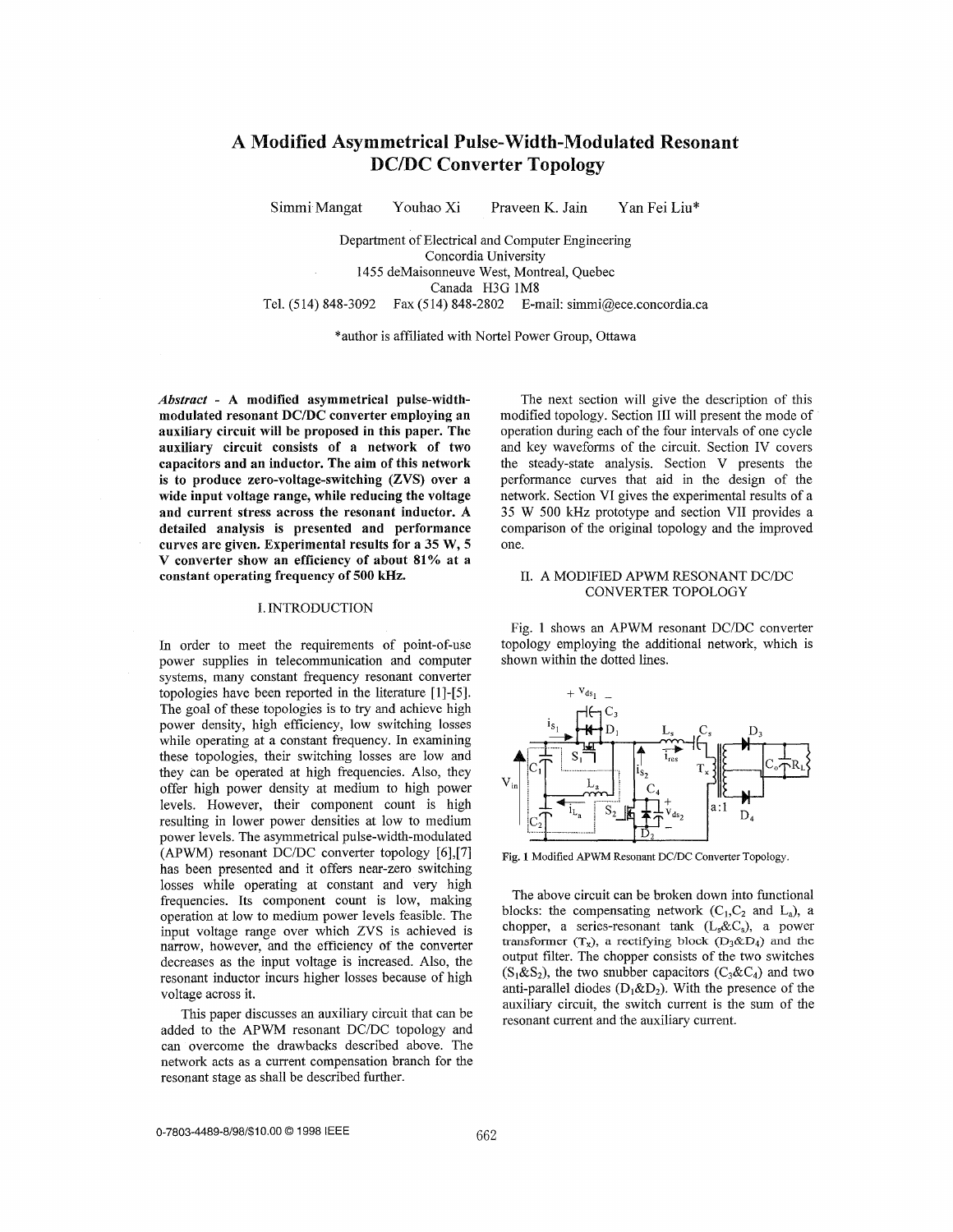#### III. OPERATING PRINCIPLE

This circuit consists of two switches, **S,** and S,, which are controlled by two complementary gating signals,  $v_{gs}$  and  $v_{gs}$ , respectively. The gating signal of  $S_1$  has a duty cycle of D and that of  $S_2$  is 1-D. When  $S_1$ is on, the power from the source is transferred to the load and the output of the chopper sees a positive voltage of  $V_{in}$  from the source. When  $S_2$  turns on, the source is separated from the rest of the power circuit and the output of the chopper sees the voltage across S, which is zero volts. The energy from the resonant components now freewheels through **S,** and supplies power to the load. By varying D, we can control the output voltage. This requires a feedback network which increases D if the output voltage becomes too low and vice versa.

The operation **of** this circuit can be seen in four intervals. Fig.2 shows the key waveforms during each of these intervals. For each interval, the operation of the converter is described below,

*Interval I:* Prior to this interval,  $S_2$  was switched on. At the beginning of this interval, the gate drive to  $S_2$  is removed and this switch turns off. The currents flowing through the auxiliary inductor and the resonant branch are negative thus forcing the discharging of  $C_3$ and the charging of  $C_4$ . This charging-discharging process is complementary, i.e. as C3 discharges from  $V_{in}$  to 0,  $C_4$  charges from 0 to  $V_{in}$ . At any given moment throughout the cycle the total charge in both  $C_3$  and  $C_4$  is  $V_{in}$ . In order to maintain this, the voltage across  $L_a$  changes from  $-V_2$  to  $V_1$ , where  $V_1$  is the voltage across  $C_1$  and  $V_2$  is the voltage across  $C_2$ . Once  $C_3$  has fully discharged and  $C_4$  has fully charged, the negative currents force the conduction of diode D,. The voltage across  $S_1$  is now set at 0 volts.

*Interval 11:* At the beginning of this interval, gating signal  $v_{gs}$  is applied to the gate of  $S<sub>1</sub>$  to switch it on. The current previously flowing through  $D_1$  now flows through S<sub>1</sub>. The switch thus turns on under zero voltage. The voltage across  $L_a$  remains constant at  $V_1$ . The voltage across  $S_2$  is set at  $V_{in}$  during this interval since  $C_4$  maintains its charge. Power flows from the input dc source to the resonant circuit and to the output load.

*Interval III:* At the beginning of this interval, the gate drive to  $S_1$  is removed and this switch is turned off. The currents flowing through the auxiliary inductor and the resonant branch are negative thus forcing the charging of  $C_3$  and the discharging of  $C_4$ . The voltage across  $L_a$  changes form  $V_1$  to  $-V_2$ . Once  $C_3$  has fully charged and  $C_4$  has fully discharged, the positive currents force the conduction of diode  $D_2$ . The voltage **across S, is now set** at 0 volts.

*Interval IV:* At the beginning of this interval, gating signal  $v_{gs}$  is applied to the gate of  $S_2$  to switch it on.



**Fig. 2 Key waveforms of the circuit diagram in [Fig.](#page-0-0)** 1

The current previously flowing through  $D<sub>2</sub>$  now flows through **S,.** The switch thus tums on under zero voltage. The voltage across  $L_a$  remains constant at  $-V_2$ . The voltage across  $S_2$  is set at 0 during this interval since  $C_4$  maintains its charge of 0 volts. To maintain a constant supply of power to the output **load,** the energy stored in the resonant components during Interval **I1**  now flows through  $S_2$ .

## IV. STEADY-STATE ANALYSIS OF THE CONVERTER

This section will present the steady-state analysis of the circuit in Fig.1. In doing the analysis, the following assumptions will be made: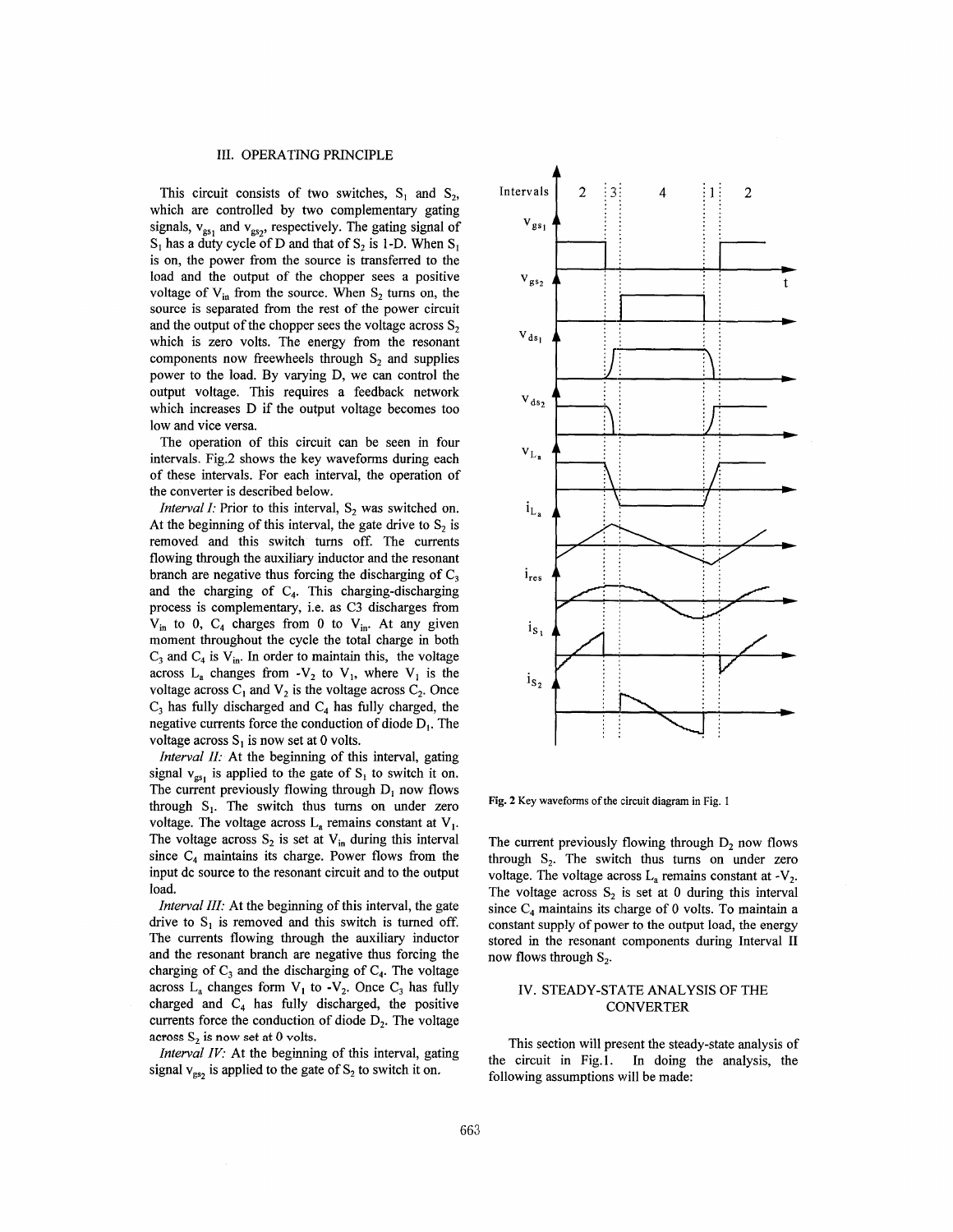- 1) The semiconductor switches and diodes are ideal.
- switches is negligible.<br>3) The output rectification stage is represented
- The output rectification stage is represented The current through the auxiliary inductor is given by by an ac equivalent resistance ai the primary of the transformer.
- 4) The delay time between the two switches is neglected.

The minimum input voltage,  $V_{in,min}$  (volts), the equivalent ac resistance  $R_{ac}$  ( $\Omega$ ), and the resonant frequency  $f_r$  (Hz) of the series resonant components are chosen as the base values. The following equations have been developed from the original circuit [1], but are still valid for this topology:

$$
Q_o = \frac{2\pi f_r L_s}{R_{ac}}\tag{1}
$$

$$
\omega = \frac{f_o}{f_r} \tag{2}
$$

$$
R_{ac} = \frac{8}{\pi^2} \left( \frac{N_p}{N_s} \right) \cdot R_L \tag{3}
$$

$$
f_r = \frac{1}{2\pi\sqrt{L_s C_s}}\tag{4}
$$

The voltage across  $S_2$ ,  $v_{ds2}$ , is given by the following using Fourier series

$$
v_{ds_2}(t) = V_{in}D + \sum_{n} \left[ \frac{\sqrt{2}V_{in}}{n\pi} \cdot \sqrt{1 - \cos 2n\pi D} \cdot \sin(n\omega_o t + \theta_n) \right]
$$

where

$$
\theta_n = \tan^{-1} \left[ \frac{\sin 2n\pi D}{1 - \cos 2m\pi D} \right] \tag{6}
$$

The resonant current is derived from the ac component of  $v_{ds2}$ 

$$
i_s(t) = \sum_{n} \frac{\sqrt{2}V_{in}}{n\pi Z_{in}} \cdot \sqrt{1 - \cos 2n\pi D} \cdot \sin(n\omega_o t + \theta_n - \phi_n)
$$
\n(7)

where

$$
Z_{in} = \sqrt{1 + Q_o^2 \left( n\omega - \frac{1}{n\omega} \right)^2}
$$
 (8)

$$
\phi_n = \tan^{-1} \left[ Q_o \left( n \omega - \frac{1}{n \omega} \right) \right] \tag{9}
$$

2) The effect of the capacitors across the voltage;  $\omega_o$  = fundamental switching frequency (r/s). In the above equations,  $D=t_{on}/T=$ effective duty cycle for switch  $S_1$ ; *n* = *n*th order odd harmonic;  $V_{in}$  = dc input

$$
i_{L_a}(t) = \sum_{n} \left[ \frac{\sqrt{2}I_z}{(n\pi)^2 D(1-D)} \cdot \sqrt{1-\cos 2n\pi D} \cdot \sin(n\omega_o t + \delta_n) \right]
$$
(10)

where

$$
I_z = \frac{D(1 - D)V_{in}}{2f_o L_a} \tag{11}
$$

$$
\delta_n = \tan^{-1} \left[ \frac{\cos 2n\pi D - 1}{\sin 2n\pi D} \right] \tag{12}
$$

The voltage across this inductor is given by

$$
v_{L_a}(t) = \sum_{n} \frac{\sqrt{2}v_{in}}{n\pi} \cdot \sqrt{1 - \cos 2n\pi D} \cdot \sin(n\omega_o t + \delta_n)
$$
\n(13)

As shown in Fig.2, the positive area of the inductor voltage is equal to the negative area, therefore no dc component exists.

## V. PERFORMANCE CURVES OF THE **CONVERTER**

This section presents the steady-state characteristics of the converter. The analysis that was developed in the last two sections will be used in deriving the performance equations and curves. In order to simplify the design, it would be useful to relate the auxiliary inductor to the resonant inductor. If we define a variable K which relates  $L_s$  to  $L_a$ , i.e.

$$
K = \frac{L_a}{L_s} \tag{14}
$$

then we can redefine  $I_z$  in terms of K,  $\omega$  and  $Q_0$ 

$$
I_z = \frac{D(1-D)\cdot V_{in}\cdot\pi}{K\cdot\omega\cdot Q_0} \tag{15}
$$

This can then be used to plot the design curves. The curves are designed as follows:

*Turn-offcurrent I2 of* Switch *S2:* In order to achieve ZVS for  $S_1$ , the current at the turn-off of  $S_2$  must be negative. If we take the equations (7) and (10) and solve for them at  $t=T_s$ , we get the following

*(5)*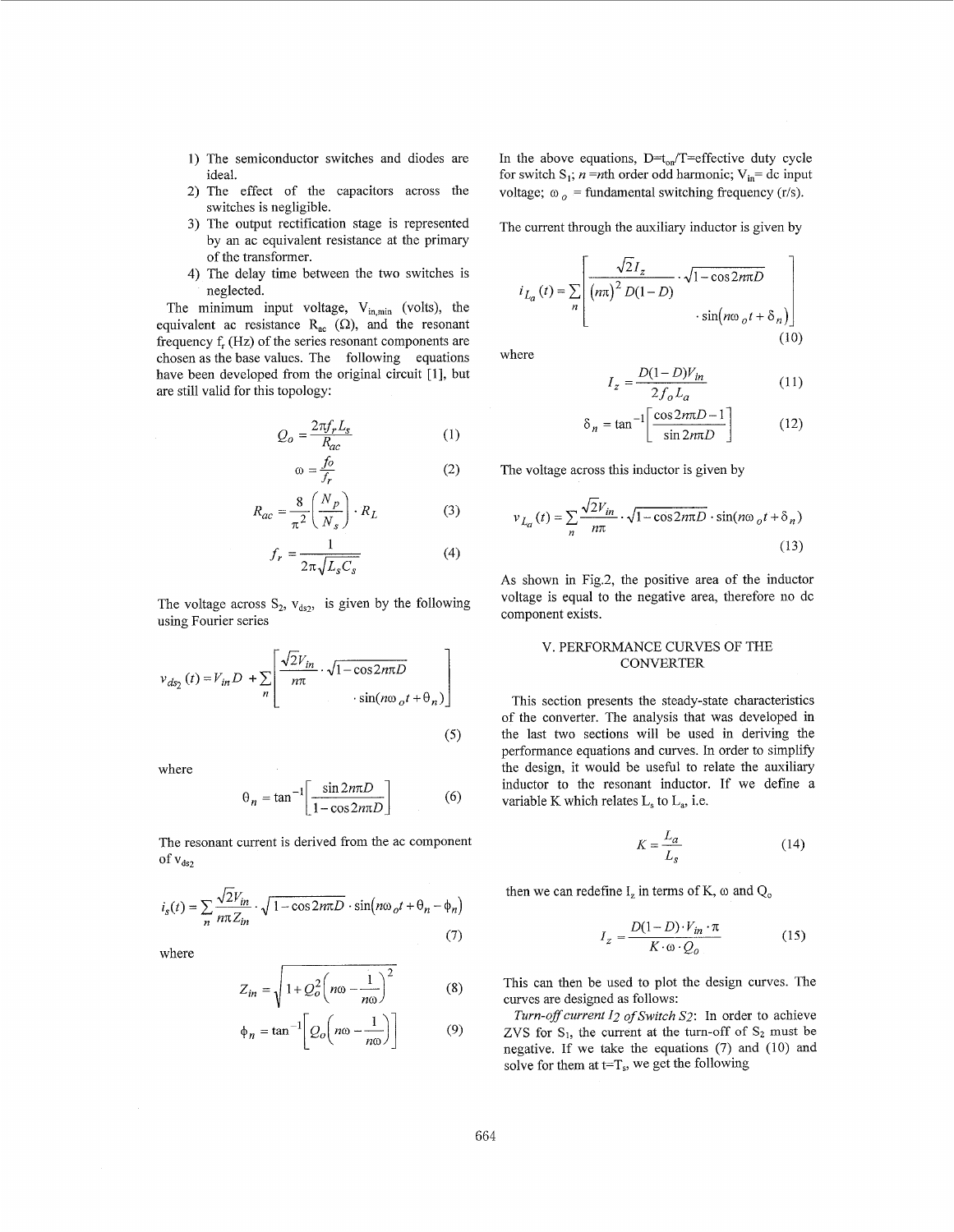$$
I_2 = \sum_{n} \frac{\sqrt{2}}{n\pi} \cdot \sqrt{1 - \cos 2n\pi D} \begin{bmatrix} \frac{V_{in}}{Z_{in}} \cdot \sin(\theta_n - \phi_n) \\ + \frac{I_z \cdot \sin(\delta_n)}{(n\pi)D(1 - D)} \end{bmatrix}
$$
(16)

Figs. 3, 4 and 5 show  $I_2$  as a function of D with various values for Q, *o,* and K. Operation with ZVS is achievable over the range of K values listed, but the current through the auxiliary inductor and hence the current through the switches is inversely proportional to the value of the inductor, i.e. as the value of K (or  $L<sub>s</sub>$ ) decreases, the amount of current present increases.

Turn-off current *I1 of Switch S<sub>1</sub>*: In order to achieve ZVS for  $S_2$ , the current at the turn-off of  $S_1$  must be positive. If we take equations (7) and (10) and solve for them at  $t=DT_s$ , we get the following

$$
I_1 = \sum_{n} \frac{\sqrt{2}}{n\pi} \cdot \sqrt{1 - \cos 2n\pi D} \left[ \frac{V_{in}}{Z_{in}} \cdot \frac{\sin(2n\pi D + \theta_n - \phi_n)}{F_{in} \cdot \frac{I_z \cdot \sin(2n\pi D + \delta_n)}{(m\pi)D(1 - D)}} \right]
$$
(17)

Figs. 6, 7 and 8 show  $I_1$  as a function of D with various values for Q, *o* and K. From these graphs, it is apparent that ZVS in  $S_2$  is lost for high values of K. However, if K is too small, then the current through  $L_a$ and hence the switches becomes too big resulting in conduction losses. It is important that the right value of K is chosen for operation with ZVS and low conduction losses.

It is also evident from the previous graphs that the values of Q and *o* chosen affect the amount of current passing through the switches. The chosen parameters should ideally present a low amount of current, but not at the expense of losing ZVS. Overall, the best results occur for  $Q_0$ =1.5 and  $\omega$ =1.1. This shows that this circuit can operate at frequencies very close to the resonant frequency. The best value for the auxiliary inductor is  $K=1$ , which means that the auxiliary inductor and the resonant inductor can have the same value, thus lowering production costs.

#### VI. EXPERIMENTAL RESULTS

To verify this modified topology, a 35 W converter with dual 5 V outputs was constructed. The switching frequency is 500 **kHz.** In the resonant circuit, the following values were used: the resonant capacitor was 22 nF, the resonant inductor was 6.5  $\mu$ H and the transformer turn ratio was 2.5 to 1. The value of the auxiliary inductor used was 6 **pH,** therefore K was







**Fig. 4** Current through  $S_2$  at turn-off,  $I_2$ , as a function of D for  $K = 1$ 



**Fig. 5** Current through  $S_2$  at turn-off,  $I_2$ , as a function of D for **K=2**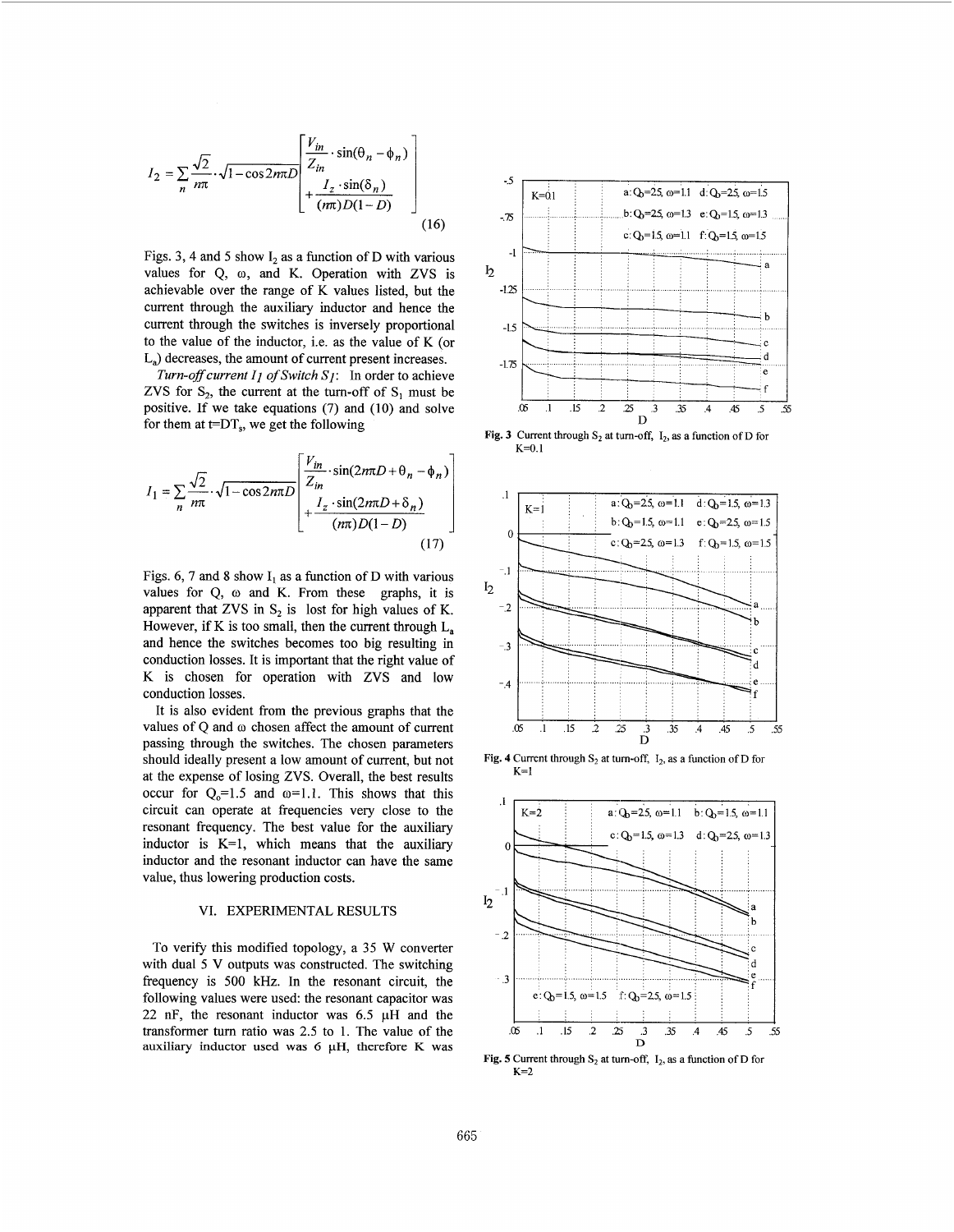





**Fig. 7** Current through  $S_1$  at turn-off,  $I_1$ , as a function of D for  $K=1$ 



**Fig.8** Current through  $S_1$  at turn-off,  $I_1$ , as a function of D for  $K=2$ 

close to 1. The capacitors in the auxiliary circuit  $(C_1,$  $C_2$ ) were chosen as 2.2  $\mu$ F.

The main goal of the modified topology is to achieve ZVS for higher input voltages. Figs. 9 and 10 show the effect of ZVS at the turn-on of both switches,  $S_1$  and  $S_2$ . The input voltage was set at 80 V at full load. On both figures, the dotted vertical line shows that the drain-to-source voltage reaches zero before the gate signal is applied.



Fig. 9 Waveforms at turn-on of switch  $S_1$ . Top trace: gate signal (5) V/div, 5 µs/div). Bottom trace: drain-to-source voltage (20 V/div, 5 ps/div). Input voltage is 80 V, operating frequency is 495 kHz, output voltage is 4.8 V and output power is 30 W.



Fig. 10 Waveforms at turn-on of switch S<sub>2</sub>. Top trace: gate signal (5) V/div, 5 µs/div). Bottom trace: drain-to-source voltage (20 V/div, 5 ps/div). Input voltage is 80 V, operating frequency is 495 **kHz,**  output voltage is 4.8 V and output power is 30 W.

## VII. COMPARISON BETWEEN ORIGINAL APWM CONVERTER AND MODIFIED TOPOLOGY

The mode of operation described in Section III is similar to the operation of the original APWM resonant DC/DC converter, yet at higher voltages ZVS is lost while this new topology maintains it. For example, at  $V_{in}$ =80 volts, [Fig. 11](#page-5-0) shows that ZVS is lost for S<sub>1</sub> in the original circuit. Notice that for  $S_1$  to achieve ZVS,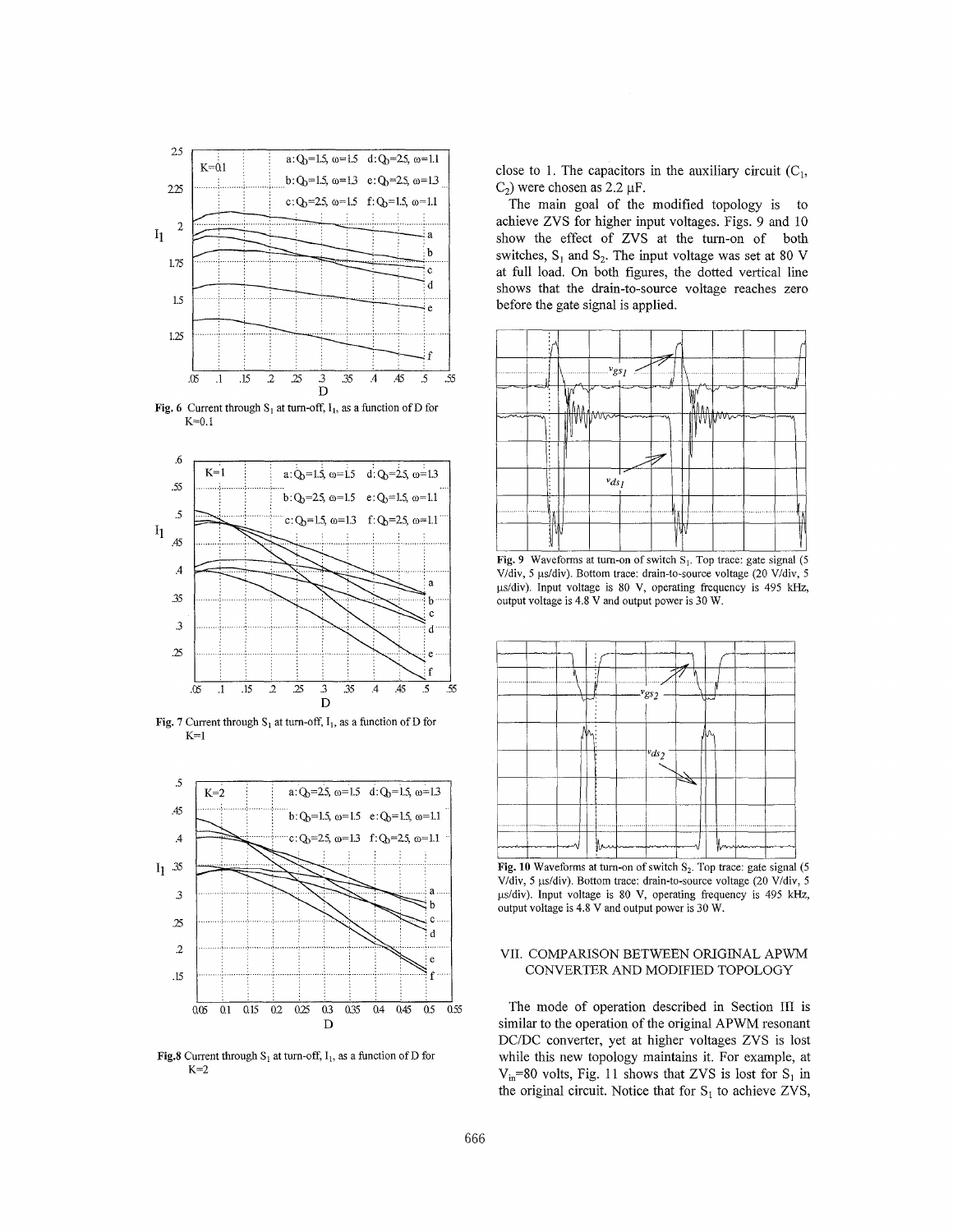<span id="page-5-0"></span>the resonant current (which is also the current that flows through the switches) at the turn-off of  $S_2$  must have enough negative current in order to discharge  $C_3$ to zero volts for ZVS to occur. At **80** volts however, the resonant branch doesn't supply enough negative current to discharge  $C_3$ , therefore ZVS is lost. With the addition of the auxiliary branch however, it supplies the additional current to the switch in order to discharge  $C_3$  and achieve ZVS. The current through this auxiliary branch acts as a compensation for the resonant current when the input voltage increases whereas earlier the original APWM was limited to a narrow range of input voltage.

It has just been described how the auxiliary inductor acts as a compensation for the resonant branch. The parameters of the resonant branch can therefore be improved as was explained earlier when looking at the performance curves. The value of  $Q_0$  can be reduced to 1.5 from 2.5 in the original circuit. This helps then in reducing the voltage stress across the inductor,  $v_{\text{L}}(t)$ ,

$$
v_{L_s}(t) = \sum \frac{\sqrt{2} \cdot V_{in} \cdot Q_0 \cdot \omega}{\pi \cdot Z} \cdot \sqrt{1 - \cos(2n\pi D)}
$$
  
 
$$
\cdot \cos(n\omega_o t + \theta_n - \phi_n)
$$
  
(18)

where  $i<sub>s</sub>(t)$  is the resonant current and it is given in eq. (7). The curves for  $v_{Ls}(t)$  are shown in Fig. 12 with  $Q_0 = 2.5$  and  $Q_0 = 1.5$ . As can be seen from Fig. 12, the inductor voltage of the original circuit will have notably higher frequency harmonics and thus higher core losses compared to the modified topology with  $Q<sub>o</sub> = 1.5$ . The significant reduction in core losses of the modified topology will make the resonant inductor much easier to manufacture.

Figure 13 shows the efficiency,  $\eta$ , of the modified topology and the original one in relation with the input voltage. It is easily seen that overall the modified topology has a higher efficiency than the original



**Fig. 11**  Waveforms of original and modified APWM resonant DC/DC converter with  $K=1$ ,  $Q=2.5$  and  $\omega=1.2$ .



**Fig. 12** Voltage across resonant inductor for Q=2.5 (original circuit) and **Q=1.5** (modified circuit).



**Fig. 13** Efficiency, q, of original APWM resonant DC/DC converter and modified topology with variation of input voltage.

design, but this is more evident at higher voltages where the efficiency of the original design begins to fall after 55 V. The main reason for this is the loss of ZVS and soft switching at higher voltages. The efficiency of the modified topology however is consistent at 81% throughout the whole input voltage range with a variation of about 1% due to the fact that ZVS is maintained.

Figure **14** shows the efficiency, q, of the modified topology and the original one in relation with the load current. It can be seen that the modified topology shows about 2% higher efficiency than the original converter.

#### VIII. CONCLUSION

This paper has presented a modified design of the APWM resonant DC/DC converter topology. Its operation principle and steady-state analysis has been described in detail. It has been proved with the aid of performance curves and experimental results that the modified topology achieves **ZVS** over a wider input